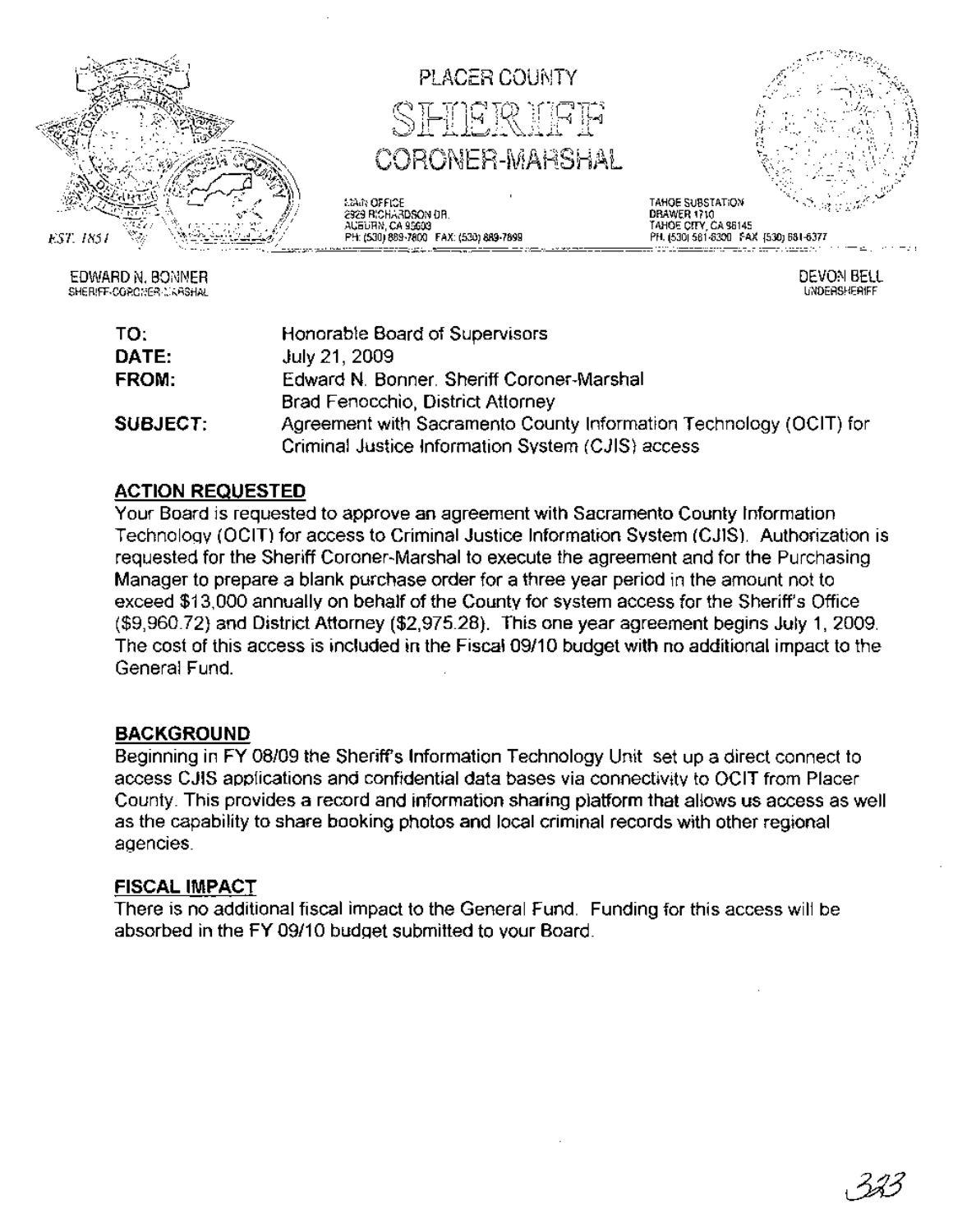CO<sub>P</sub>

## AGREEMENT FOR ACCESS TO SACRAMENTO COUNTY CLETS/CJIS APPLICATIONS

THIS AGREEMENT is made and entered into as of this \_\_\_\_\_ day of \_\_\_\_\_\_\_\_\_\_ 2009, by and between the COUNTY OF SACRAMENTO, a political subdivision of the State of California, hereinafter referred to as OCIT or COUNTY, and the Placer County Sheriff's Department, herein referred to as AGENCY.

#### **RECITALS**

WHEREAS, the COUNTY maintains California Law Enforcement Telecommunications Systems (CLETS) and Sacramento County Criminal Justice Information System (CJIS) in conjunction with the Federal Bureau of Investigation (FBI/National Crime Information Center - NCIC) and the Department of Motor Vehicles (DMV);

WHEREAS, the COUNTY is willing to provide specified users from the AGENCY with access to these confidential data bases, subject to authorization by the California Department of Justice and the Sacramento County Sheriff's Department;

WHEREAS, the AGENCY is willing to reimburse the COUNTY for appropriate costs to maintain and access this information; .

WHEREAS, COUNTY and AGENCY desire to enter into this Agreement on the terms and conditions set forth herein;

WHEREAS, County Board of Supervisors SCC Ordinance 1320 authorizes the County Chief Information Officer to execute and administer contracts with other government agencies to recover costs for providing access to County computer applications and information technology services.

NOW, THEREFORE, in consideration of the mutual promises hereinafter set forth, COUNTY and AGENCY agree as follows:

#### 1. SCOPE OF SERVICES

- a. OCIT shall provide access to the COUNTY's suite of CJIS applications, including the CLETS portal through a secured point to point TCP/IP connection.
- b. COUNTY shall render assistance to AGENCY in order to provide for timely, efficient, and accurate implementation to access the CLETS/CJIS information.
- c. Access to this information is limited to authorized CLETS users only. Any unauthorized users of equipment providing access to the CLETS/CJIS data bases may result in an immediate termination of services for all AGENCY users.
- d. The AGENCY will be responsible for all AGENCY equipment and maintaining the necessary secured point to point TCP/IP connections for their users.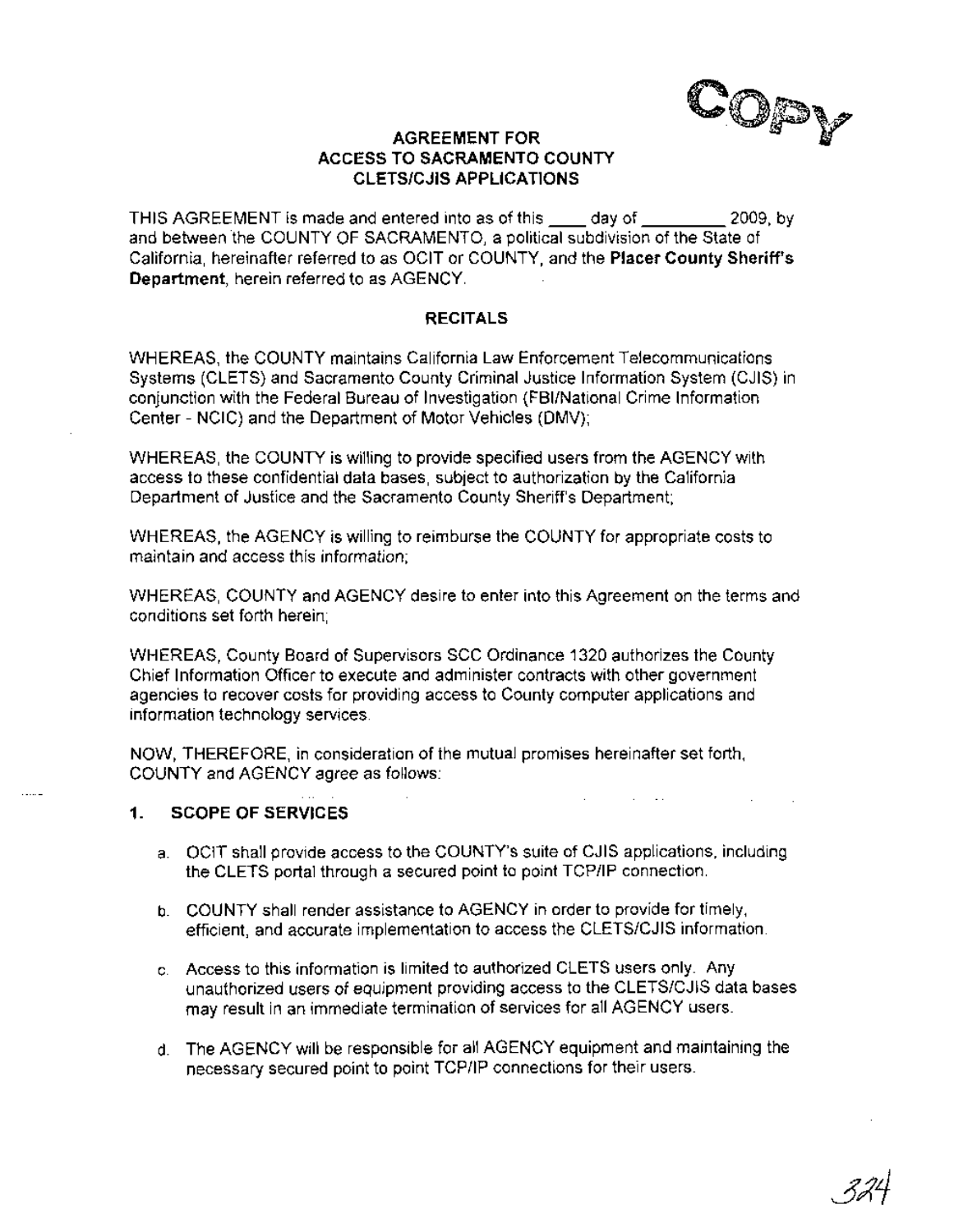# 2. TERM OF AGREEMENT

The initial term of this agreement is for a period of one (1) year effective July 1, 2009. Upon expiration of the initial term of the Agreement, it shall be deemed renewed with the same terms and conditions for further successive periods of one (1) year unless either party has given the other party written notice by April 30 of each year.

# 3. COMPENSATION/PRICE CEILING

The AGENCY shall pay COUNTY the following monthly fees:

| • CJIS Data Access Fee                 | \$110.00                            |
|----------------------------------------|-------------------------------------|
| • County Extranet Portal Fee           | 26 devices @ \$26.00 each<br>676.00 |
| ❖ Additional WebKPF Service Option Fee | 26 devices @ \$1.00 each<br>26.00   |
| • Technical/Administrative Support Fee | 2 hour(s) @ \$133.00/hour<br>266.00 |
| <b>Total Monthly Fee</b>               | \$1,078.00                          |

Total amount authorized under this Agreement (12 months) \$12,936.00

This fee will be recalculated on an annual basis and does not include any special programming, training, or support requested by the Agency.

COUNTY has the right to increase charges at each anniversary date to be effective starting with the first renewal. Written notice of such increase shall be given to the customer no later than sixty days prior to the end of the current agreement.

#### 4. INVOICES

- a. COUNTY shall submit to AGENCY itemized invoices on an annual basis.
- b. AGENCY-agrees to reimburse COUNTY upon receipt of an itemized invoice, for all services supplied by COUNTY under the terms of this Agreement.
- c. COUNTY shall send all invoices to:

Placer County Sheriff's Department 2929 Richardson Drive Auburn CA 95603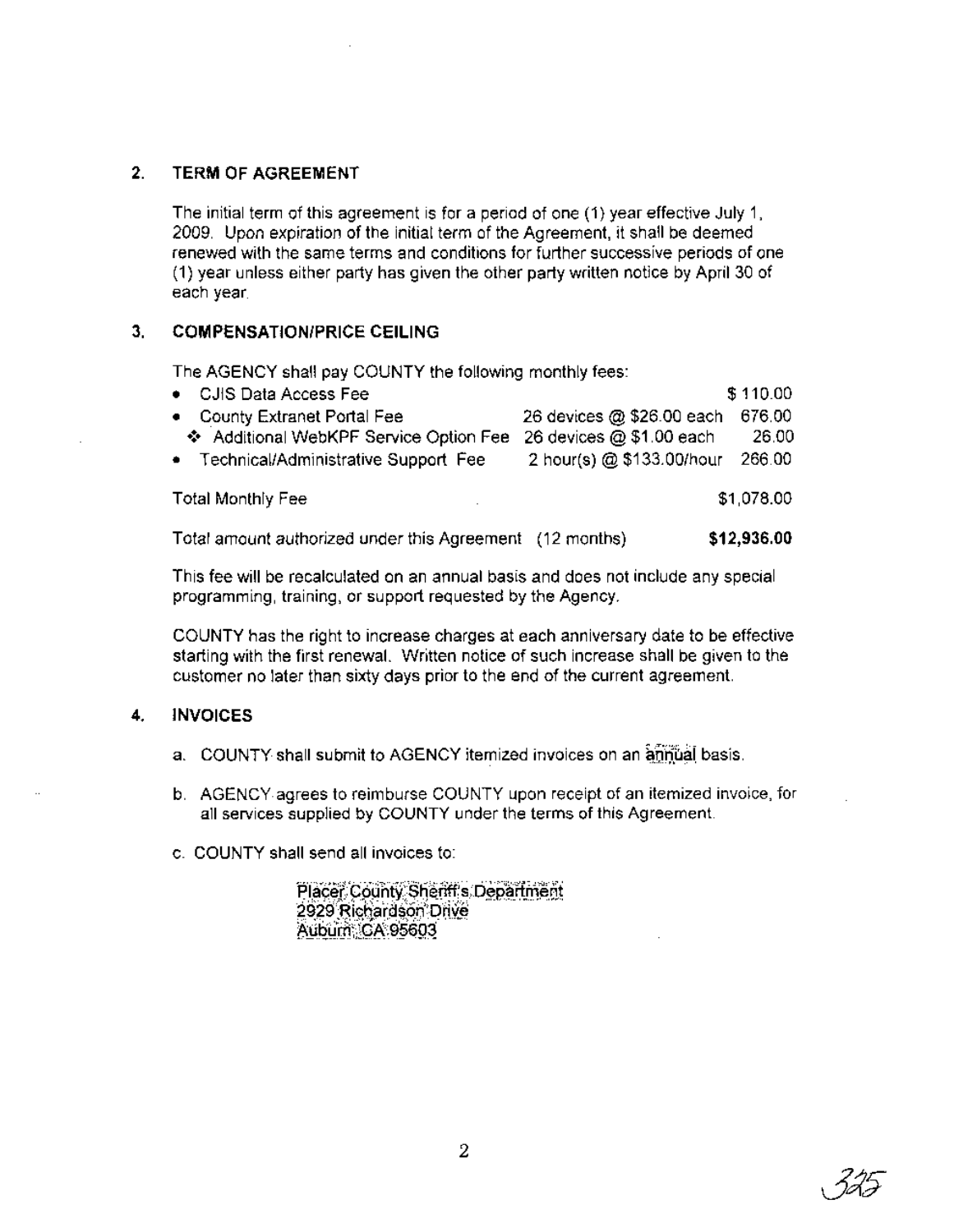# **5. AVAILABILITY &ENHANCEMENTS**

AGENCY understands that COUNTY makes every effort to maximize the availability of the CLETS/CJIS application but that from time to time the COUNTY may take the application down for a period of time for maintenance or improvements. Scheduled downtime will be communicated via the COUNTY CLETS/CJIS message system or via electronic mail.

AGENCY understands that the COUNTY shall have the right to restrict access to its users if there is a significant decline in system performance due to current workloads.

AGENCY understands that any AGENCY-requested application enhancements will be made at the sole discretion of the COUNTY and may require additional compensation for development and/or support time. The AGENCY will receive and must agree to a firm hourly estimate and scheduled completion date for the enhancement prior to COUNTY performing the requested work.

## **6. MEMORANDUM OF UNDERSTANDING**

The attached MEMORANDUM OF UNDERSTANDING (Attachment A) is an integral part of this agreement, and full compliance by the AGENCY of this memorandum is required. Failure to abide by this memorandum may result in the immediate termination of CLETS/CJIS privileges for all of the AGENCY'S users.

#### **7. HELP DESK**

COUNTY will provide reasonable assistance for using the CLETS/CJIS system. Assistance will be available through COUNTY's Help Desk at **916-874-5555** during the hours of 7:00 AM to 6:00 PM, Monday through Friday. COUNTY will provide· "best available" service outside of the normal Help Desk hours. The AGENCY shall call the Help-Desk and alert them of any problems it is having with this program. The AGENCY is responsible for maintaining its own equipment as well as for keeping it free from any viruses and all problems emanating from the hardware, software or configuration.

# **8. COMPLIANCE WITH LAWS**

AGENCY and COUNTY shall observe and comply with all applicable Federal, State, and County laws, regulations and ordinances.

. 324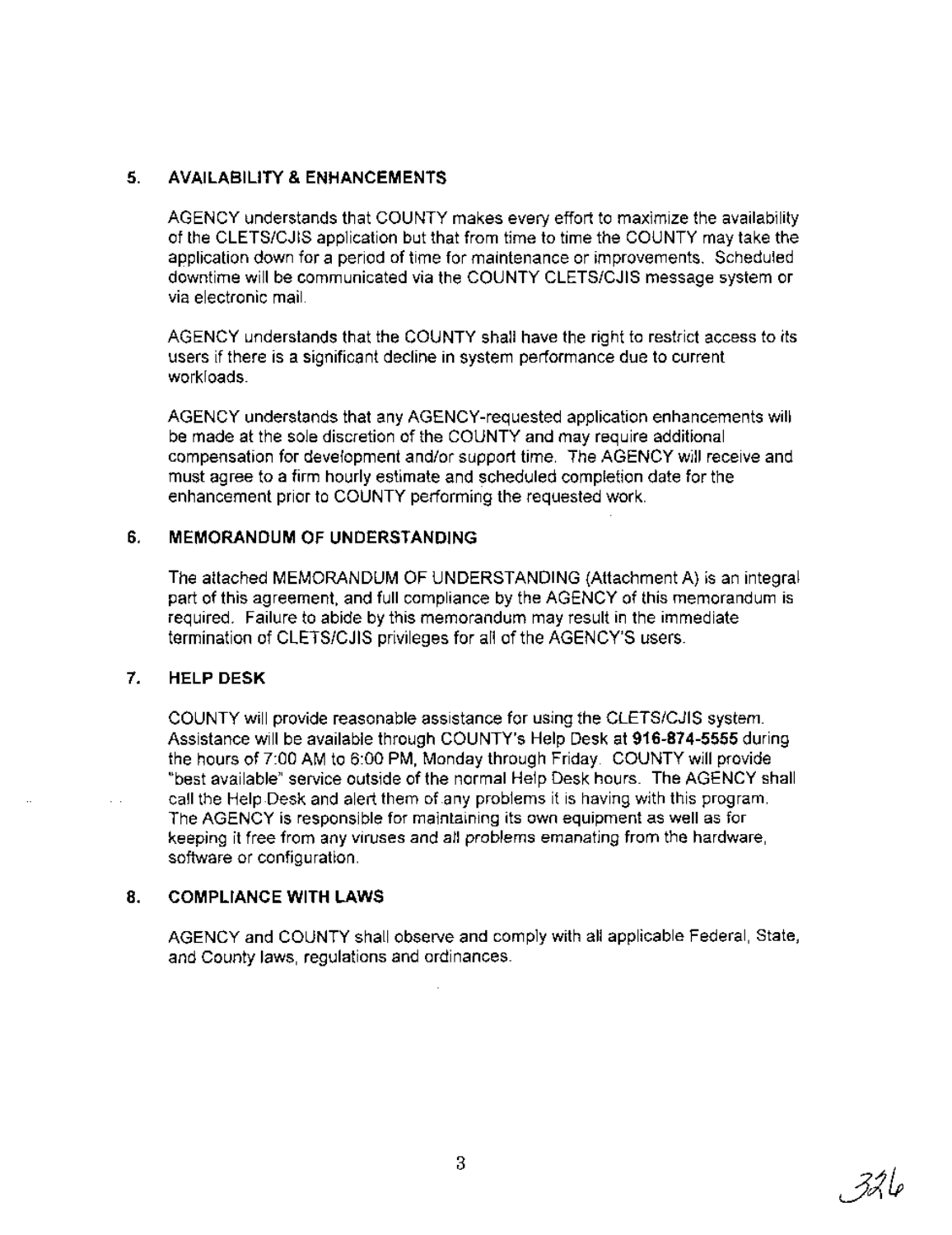## **9. GOVERNING LAWS AND JURISDICTION**

This Agreement shall be deemed to have been executed and to be performed within the State of California and shall be construed and governed by the internal laws of the State of California. Any legal proceedings arising out of or relating to this Agreement shall be brought in Sacramento County, California.

## **10. CONFLICT OF INTEREST**

AGENCY's officers and employees shall not have a financial interest, or acquire any financial interest, direct or indirect, in any business, property or source of income that could be financially affected by or otherwise conflict in any manner or degree with the performance of services required under this Agreement.

## **11. NON-DISCRIMINATION IN EMPLOYMENT, SERVICES AND FACILITIES**

- a. AGENCY agrees and assures COUNTY that AGENCY and any subcontractors shall comply with all applicable federal, state, and local anti-discrimination laws, regulations, and ordinances and to not unlawfully discriminate, harass, or allow harassment against any employee, applicant for employment, employee or agent of COUNTY, or recipient of services contemplated to be provided or provided under this Agreement, because of race, ancestry, marital status, color, religious creed, political belief, national origin, ethnic group identification, sex, sexual orientation, age (over 40), medical condition (including HIV and AIDS), or physical or mental disability. AGENCY shall ensure that the evaluation and treatment of its employees and applicants for employment, the treatment of COUNTY employees and agents, and recipients of services are free from such discrimination and harassment.
- b. AGENCY represents that it is in compliance with and agrees that it will continue to comply with the Americans with Disabilities Act of 1990 (42 U.S.C. § 12101 et seq.), the Fair Employment and Housing Act (Government Code §§ 12900 et seq.), and regulations and guidelines issued pursuant thereto.
- c. AGENCY agrees to compile data, maintain records and submit reports to permit effective enforcement of all applicable antidiscrimination laws and this provision.
- d. AGENCY shall include this nondiscrimination provision in all subcontracts related to this Agreement.

# **12. SECURITY**

a. AGENCY shafl appoint a security and privacy officer who shall be responsible for all security and privacy considerations relating to the use of the AGENCY terminal or terminals. This Security Officer shall be the liaison point to COUNTY regarding security and privacy matters.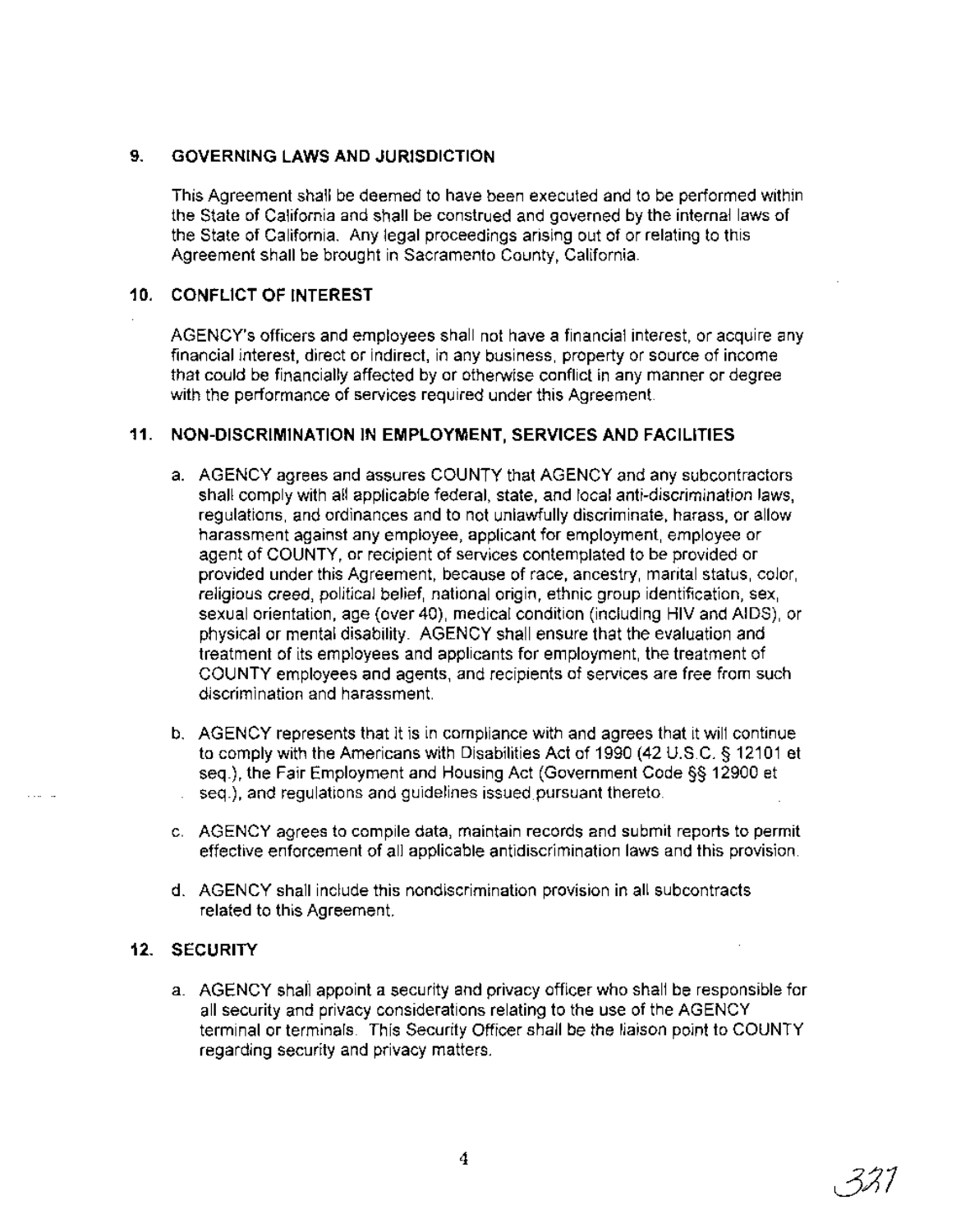- b. All requests to increase the number of terminals or users in an existing AGENCY shall be authorized in advance by COUNTY.
- c. AGENCY shall limit access to information furnished by COUNTY as defined in the Scope of Services, above.
- d. The use of the CLETS/CJIS data and the configuration of the equipment used for CLETS/CJIS connection by the AGENCY may be continuously monitored by COUNTY, who shall have the right to make periodic on-site inspections of the AGENCY to ensure compliance with the CLETS/CJIS policies and procedures.

#### **13. MUTUAL HOLD HARMLESS**

AGENCY shall defend and indemnify COUNTY and shall be responsible for damages caused by the acts or omissions of AGENCY'S officers, employees and agents occurring in the performance of this Agreement. COUNTY shall defend and indemnify AGENCY and shall be responsible for damages caused by the acts or omissions of COUNTY'S officers, employees and agents occurring in the performance of this Agreement. It is the intention of COUNTY and AGENCY that the provisions of this paragraph be interpreted to impose on each party, responsibility for the acts of their respective officers, employees and agents. It is also the intention of COUNTY and AGENCY that, where comparative negligence is determined to have been contributory, principles of comparative negligence will be followed and each party will bear the proportionate cost of any damage attributable to the negligence of that party, its officers, employees and agents.

Each party to this Agreement agrees to provide the other party written notification within thirty (30) days of receipt of any claim or lawsuit arising from this Agreement.

#### **14. DATA DISCLAIMER**

COUNTY makes no representations about the suitability of the information that will be accessed by using the CLETS/CJIS applications, for any purpose. All such data and\_related graphics are provided "as is'" without warranty of any kind. In no event shall COUNTY be liable for any special, indirect or consequential damages or any damages whatsoever resulting from the use of the CLETS/CJIS system.

The data and related graphics made accessible by the CLETS/CJIS applications could include technical inaccuracies or typographical errors. Changes are periodically made to the information herein by the appropriate law enforcement agency. Furthermore, COUNTY and/or its respective suppliers may make improvements and/or changes in the product(s) and/or the service(s) described herein at any time.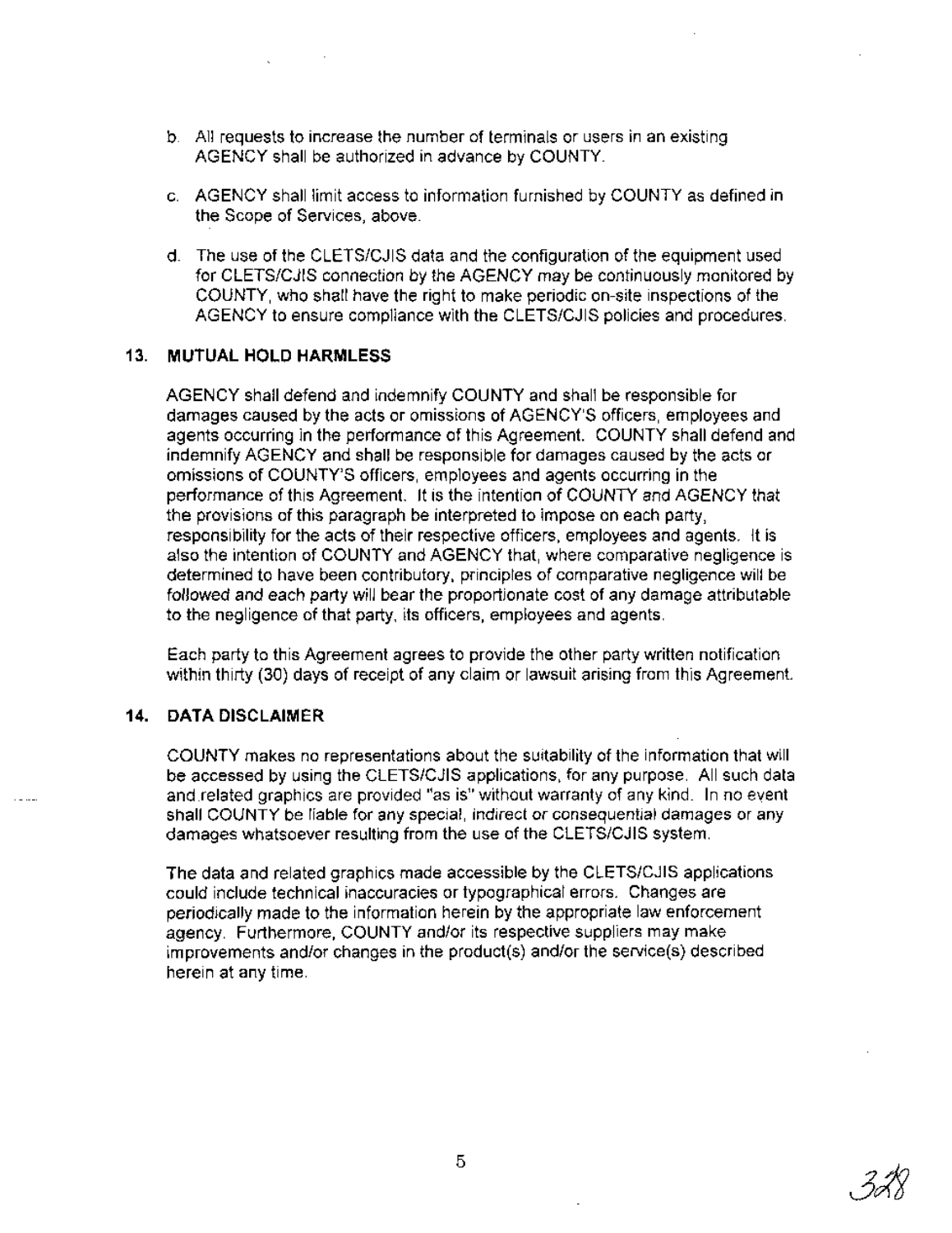### **15. TERMINATION**

- a. Either party may terminate this Agreement at any time by giving sixty (60) days written notice to the other party, whether or not such other party is in default.
- b. Upon such termination, AGENCY agrees to immediately discontinue use of everything provided or controlled by COUNTY under this Agreement.
- c. No alteration or variation of the terms of this Agreement shall be valid unless made in writing and signed by the parties hereto, and no oral understanding or agreement not specifically incorporated herein, shall be binding on any of the parties hereto.

## **16. RECORD RETENTION**

COUNTY shall maintain appropriate financial records that reflect costs of services provided under this Agreement, and AGENCY shall have reasonable access to COUNTY's financial records for purpose of audit. Such records shall be retained and available for audit purposes for three years from the end of the contract term.

## **17. GENERAL CONDITIONS**

This Agreement is conditional upon the appropriation and availability of funds for purposes of this Agreement. In the event that such funds are not available in the BUdget Acts for the fiscal year concerned or are insufficient to carry out the purpose of this Agreement, each party agrees to release the other party from all obligations.

#### **18. NOTICE**

Any notice, demand, request, consent, or approval that either party hereto mayor is required to give the other pursuant to this Agreement shall be in writing and shall be either personally delivered or sent by mail, addressed as follows:

TO COUNTY:

# TO AGENCY

Jing Estacio Administrative Services Officer 799 G Street Sacramento, CA 95814-1212

Phone: (916) 874-4965 Email: estacioju@saccounty.net

Barbara Besana Administrative Services Officer 2929 Richardson Drive Auburn, CA 95603

Phone: (530) 889-6951 Email:

Either party may change the address to which subsequent notice and/or other communications can be sent by giving written notice designating a change of address to the other party, which shall be effective upon receipt.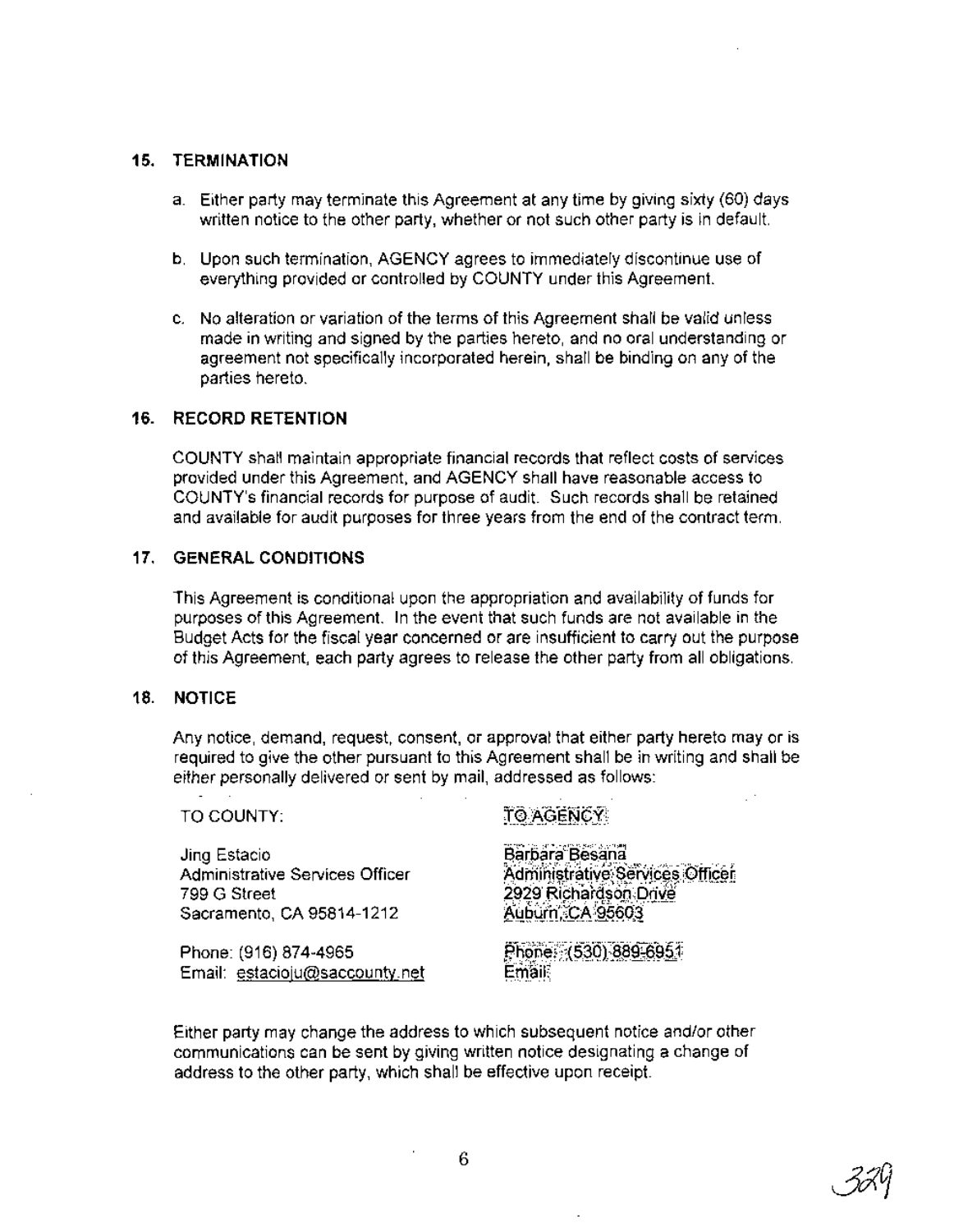#### **19. INTERPRETATION**

This Agreement shall be deemed to have been prepared equally by both of the parties, and the Agreement and its individual provisions shall not be construed or interpreted more favorably for one party on the basis that the other party prepared it.

### **20. ENTIRE AGREEMENT**

This Agreement constitutes the entire contract between COUNTY and AGENCY regarding the subject matter of this Agreement. Any prior agreements, whether oral or written, between COUNTY and AGENCY regarding the subject matter of this Agreement are hereby terminated effective immediately upon full execution of this Agreement.

IN WITNESS HEREOF, the parties have executed this Agreement the date and year first written above.

COUNTY OF SACRAMENTO:

FOR AGENCY:

By:  $\_$ 

Alan Douma Principal Administrative Analyst By:  $\overline{\phantom{a}}$ Ed Bonner Sheriff, Placer County

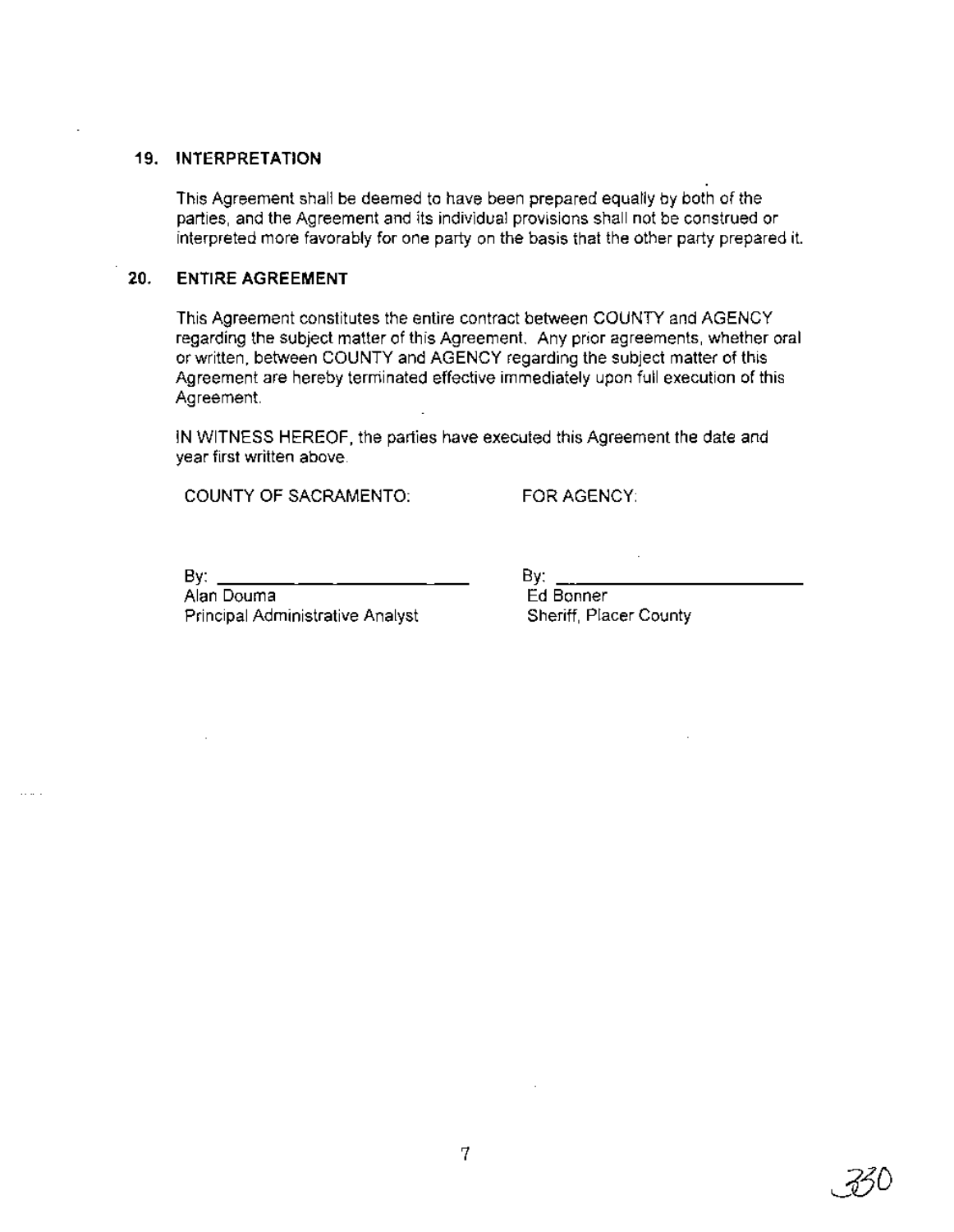# **ATTACHMENT A**

## **SACRAMENTO COUNTY CRIMINAL JUSTICE INFORMATION SYSTEM**

#### **MEMORANDUM OF UNDERSTANDING**

- 1. PURPOSE. The purpose of this memorandum is to state the conditions pursuant to which the governmental entity identified as the User Agency may participate in the Sacramento County Criminal Justice Information System, hereinafter, referred to as the CJIS.
- 2. CJIS OPERATIONS. The CJIS provides for the storing and exchange of information including, but not limited to, warrants of arrest and local criminal offender record information. The CJIS shall be the control terminal to facilitate the interchange of computerized record information through CLETSINLETS and the User Agency. The CJIS will also provide a centralized switching service to store and forward messages between the User Agency and all other User Agency terminal within the CJIS.
- 3. CONDITIONS OF USER AGENCY PARTICIPATION. The conditions, which shall govern the User Agency's participation in the CJIS, shall be set forth in the following sections.
- 4. RESPONSIBILITY FOR CJIS PERFORMANCE. The User Agency understands that the ClIS is a user of the entire Sacramento County computer system operated by the Sacramento County Office of Communications and Information Technology (OCIT). An important objective of Sacramento County is to operate the computer systems with maximum efficiency. However, Sacramento County shall not be held responsible for any defect in the CJIS services or performance, irrespective of its nature or its cause.
- 5. PROCEDURES. The User Agency shall conform with policies and procedures set forth' in the CJIS manual, and in particular shall comply with the provisions thereof which require a User Agency to allocate sufficient time and funds to train all User Agency employees using the CJIS.
- 6. TIMELY DATA ENTRY. The User Agency, if performing data entry functions into the CJIS, shall perform such data entry in a timely and accurate manner.
- 7. STATUTORY REQUIREMENTS. The User Agency shall utilize the information obtained from the ClIS for official purposes only and shall comply with federal and state statutes applicable to the dissemination of criminal offender record information. See U.S. Code Title 28, Chapter I, Part 20 and California Penal Code sections commencing with section 11105 and 13320.